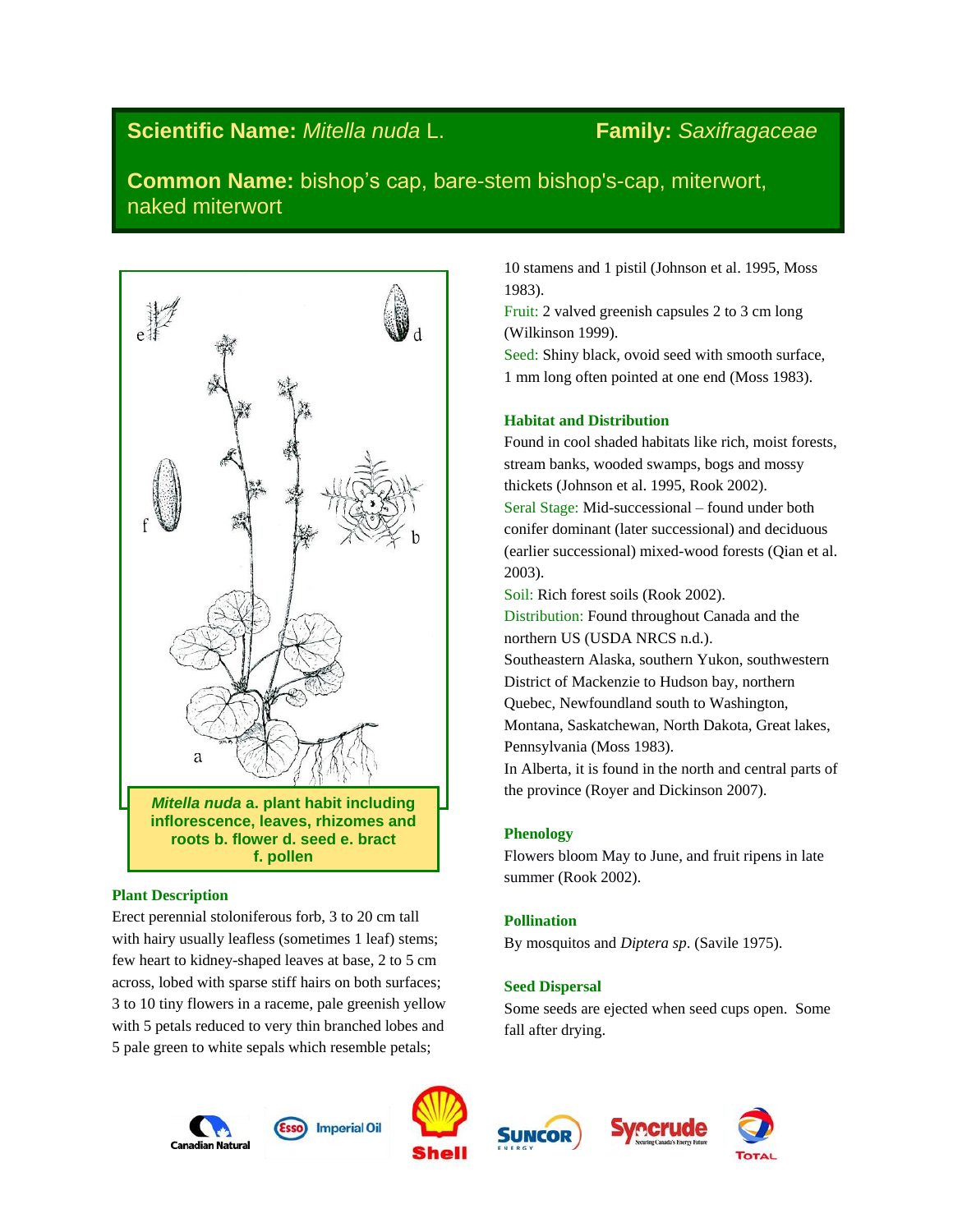# **Genetics**

2n=14 or 28 (Moss 1983).



*Mitella nuda* **in flower**

### **Seed Processing**

Collection: Seeds can be collected into paper bags in early fall when capsules and discs turn tan and are kept in a well ventilated area prior to cleaning (Evans et al. 2004).

Seed Weight: 3,600 seeds/g. Fruit/Seed by Weight: 0.131 to 0.15 g/500 seeds. Harvest Dates: Mid to end of July.

Cleaning: Hand cleaned (Evans et al. 2004). Shake seeds off plant, crush plant to remove any remaining seed. May be screened.

Storage Behaviour: Orthodox; seed can be safely dried to low relative humidity and stored frozen (Royal Botanic Gardens Kew 2008). Storage: Store frozen in hermetically sealed containers (Royal Botanic Gardens Kew 2008). Longevity: Seed has physiological dormancy (Evans et al. 2008). Seeds lose no viability after one year of dry storage.

# **Propagation**

Natural Regeneration: *M. nuda* germinates and grows best in aspen forest litter (Ahlgren and Ahlgren 1981).

Vegetative propagules are present in understory of clearcut and partially cut mixedwood forests (Qi and Scarratt 1998).











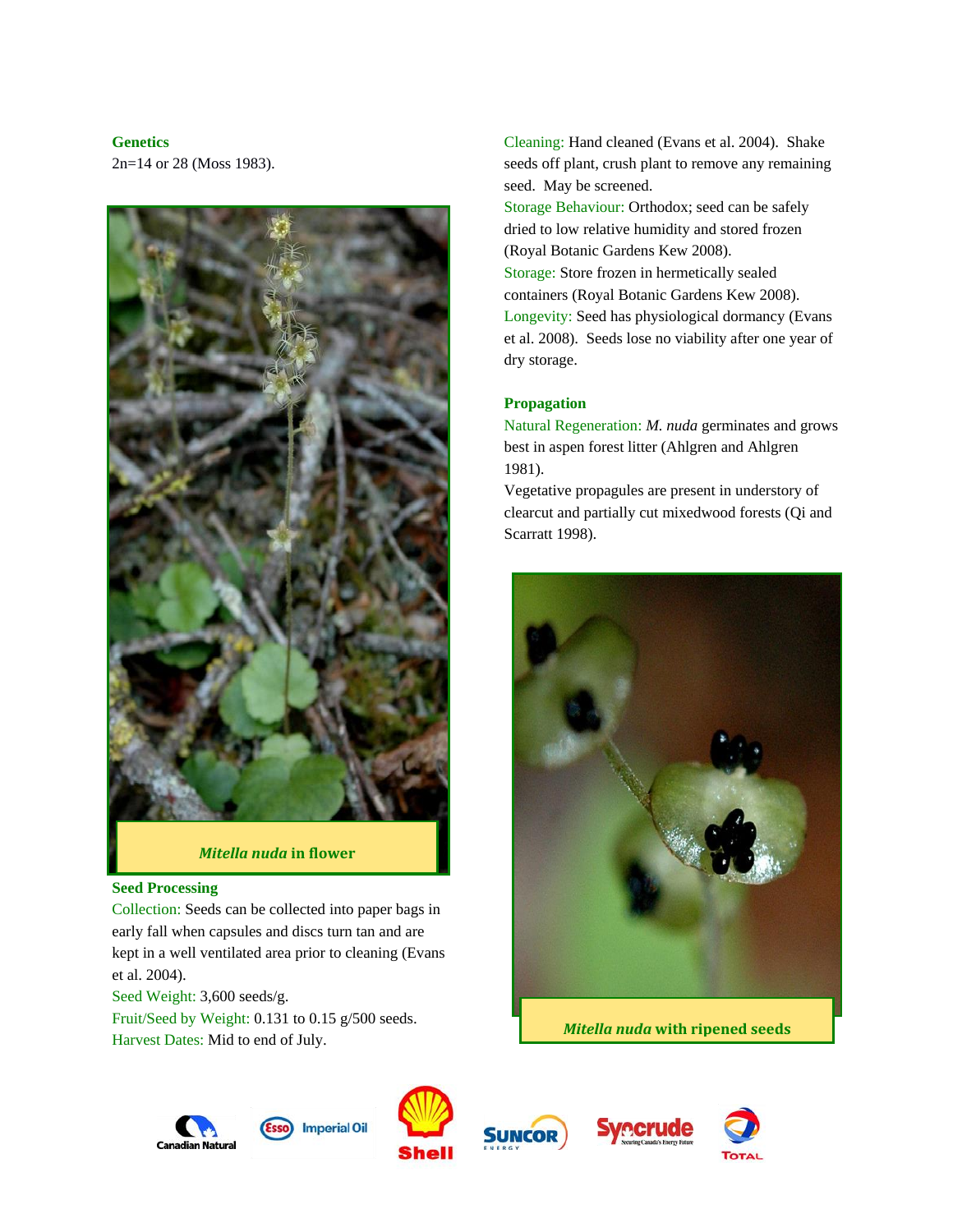Germination: After cold temperatures, 63% of seeds germinated in 64 to 98 days; 42% of seeds without refrigeration germinating in 48 to 139 days (Nichols 1934).

Pre-treatment: Seeds require no pre-treatment prior to germination.

Direct Seeding: Seed in winter (Rook 2002).



Nursery Production: Evans et al. (2008) used the following: pre-planting treatment of 5 month outdoor stratification, followed by direct seeding. Seeds were lightly covered with media (6:1:1 milled sphagnum peat, perlite, and vermiculite with Osmocote controlled release and Micromax fertilizers). Germination occurred in the fall following a 160 day cold-moist stratification and 120 day warm-moist stratification. Media was kept slightly moist during germination. Initial germination occurred after several days of temperatures at 12 to 16°C during the day and 0 to 10°C at night. Root and shoot development occurred rapidly following germination, and 4 to 6 true leaves were evident 3 weeks after germination. Total time to harvest was 2 years. Vegetative Propagation: From cuttings in late summer (Rook 2002) and after disturbance such as low intensity wildfire (Lee 2004). Established nursery stock can be increased by divisions (Evans et al. 2004).

#### **Aboriginal/Food Uses**

Food: No literature found.

Medicinal: Woods Cree used crushed leaves to treat earaches (Johnson et al. 1995, Royer and Dickinson 1996).

#### **Reclamation Potential**

Better suited to later stages of reclamation, after other species have become established, because *Mitella nuda* seeds in the soil seed bank may make use of micro gaps in the herbaceous canopy when germinating (Jankowska-Błaszczuk and Grubb 2006).

#### **Notes**

Also known as *Mitella prostrata* (ITIS n.d.). *Mitella nuda* is listed as 84% intact (less occurrences than expected) in the Alberta oil sands region (Alberta Biodiversity Monitoring Institute 2014).



### **Photo Credits**

Photo 1 and 2: Provided by Derek Goertz of Algoma University.

Photo 3 and 4: Wild Rose Consulting, Inc. 2010. Line Diagram: John Maywood, used by permission of Bruce Peel Special Collections, University of Alberta.









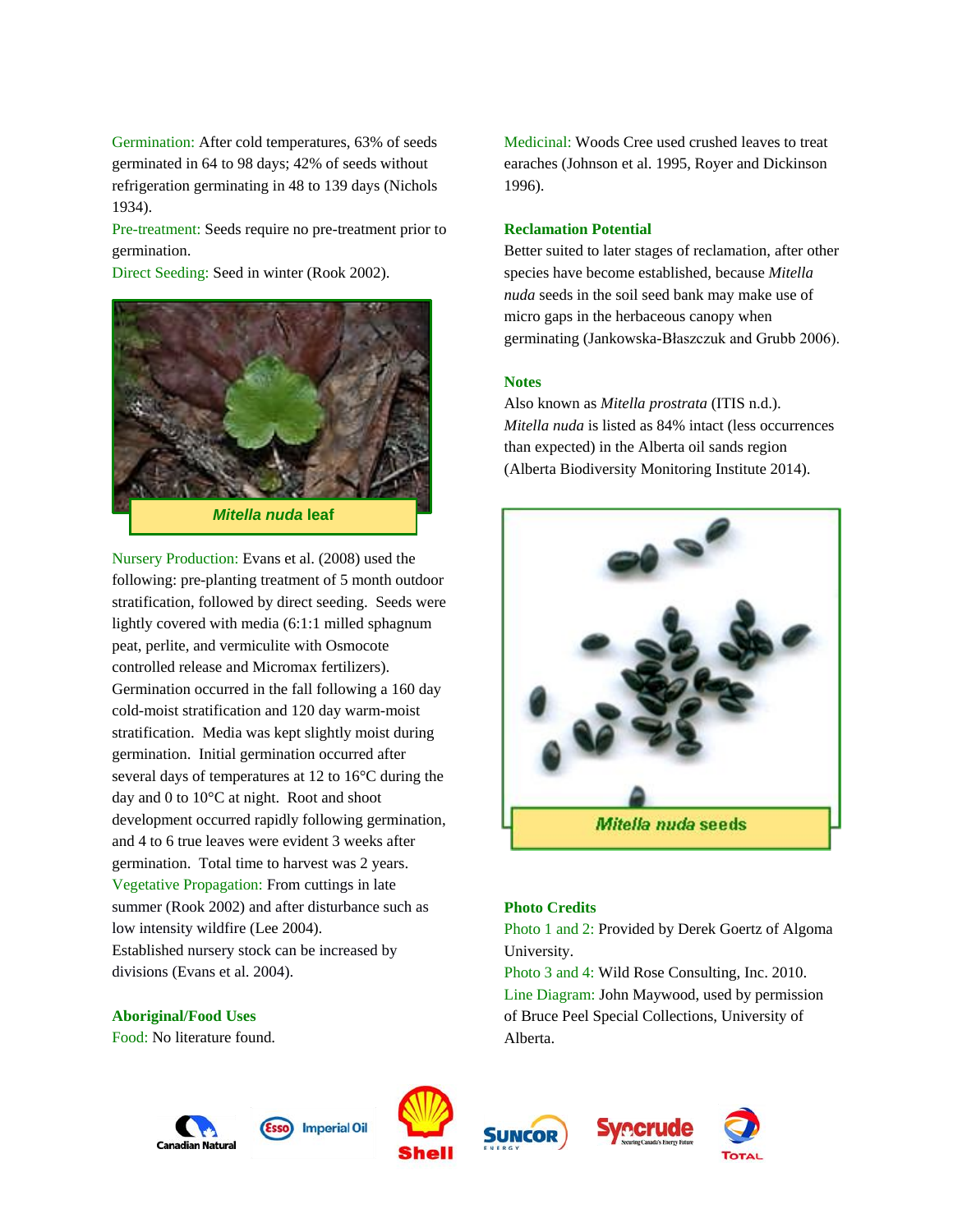### **References**

Ahlgren, C.E. and I.F. Ahlgren, 1981. Some effects of different forest litters on seed germination and growth. Canadian Journal of Forest Research 11: 710-714.

Alberta Biodiversity Monitoring Institute, 2014. The status of biodiversity in the oil sands region of Alberta. Alberta Biodiversity Monitoring Institute, Edmonton, Alberta. 47 pp. [http://www.abmi.ca/FileDownloadServlet?filename=](http://www.abmi.ca/FileDownloadServlet?filename=The%20Status%20of%20Biodiversity%20in%20the%20Oil%20Sands%20Region%20of%20Alberta_2014_Supplemental%20Report.docx&dir=REPORTS_UPLOAD) [The%20Status%20of%20Biodiversity%20in%20the](http://www.abmi.ca/FileDownloadServlet?filename=The%20Status%20of%20Biodiversity%20in%20the%20Oil%20Sands%20Region%20of%20Alberta_2014_Supplemental%20Report.docx&dir=REPORTS_UPLOAD) [%20Oil%20Sands%20Region%20of%20Alberta\\_201](http://www.abmi.ca/FileDownloadServlet?filename=The%20Status%20of%20Biodiversity%20in%20the%20Oil%20Sands%20Region%20of%20Alberta_2014_Supplemental%20Report.docx&dir=REPORTS_UPLOAD) 4 Supplemental%20Report.docx&dir=REPORTS\_U [PLOAD](http://www.abmi.ca/FileDownloadServlet?filename=The%20Status%20of%20Biodiversity%20in%20the%20Oil%20Sands%20Region%20of%20Alberta_2014_Supplemental%20Report.docx&dir=REPORTS_UPLOAD) [Last accessed June 16, 2014].

Evans, J., T. Luna and D. Wick, D. 2004. Propagation protocol for production of container *Mitella nuda* L. plants (116 ml conetainers); USDI NPS - Glacier National Park, West Glacier, Montana. IN: Native Plant Network, University of Idaho, College of Natural Resources, Forest Research Nursery, Moscow, Idaho.

[http://www.nativeplantnetwork.org/Network/ViewPr](http://www.nativeplantnetwork.org/Network/ViewProtocols.aspx?ProtocolID=208) [otocols.aspx?ProtocolID=208](http://www.nativeplantnetwork.org/Network/ViewProtocols.aspx?ProtocolID=208) [Last accessed June 12, 2013].

International Taxonomic Information System, n.d. *Mitella nuda* L. IN: Integrated taxonomic information system on-line database.

[http://www.itis.gov/servlet/SingleRpt/SingleRpt?sear](http://www.itis.gov/servlet/SingleRpt/SingleRpt?search_topic=TSN&search_value=24410) [ch\\_topic=TSN&search\\_value=24410](http://www.itis.gov/servlet/SingleRpt/SingleRpt?search_topic=TSN&search_value=24410) [Last accessed June 12, 2013].

Jankowska-Błaszczuk, M. and P.J. Grubb, 2006. Changing perspectives on the role of the soil seed bank in northern temperate deciduous forests and in tropical lowland rain forests: parallels and contrasts. Perspectives in Plant Ecology, Evolution and Systematics 8: 3-21.

Johnson, D., L. Kershaw, A. MacKinnon and J. Pojar, 1995. Plants of the Western Boreal Forest and Aspen Parkland. Lone Pine Publishing and the Canadian Forest Service. Edmonton, Alberta. 392 pp.

Lee, P., 2004. The impact of burn intensity from wildfires on seed and vegetative banks, and emergent understory in aspen-dominated boreal forests. Canadian Journal of Botany 82: 1468-1480.

Moss, E.H., 1983. Flora of Alberta. A manual of flowering plants, conifers, ferns, and fern allies found growing without cultivation in the province of Alberta, Canada. 2nd edition. University of Toronto Press, Toronto Ontario. p. 334.

Nichols, G.E., 1934. The influence of exposure to winter temperatures upon seed germination in various native American plants. Ecology 15(4): 364-373.

Qi, M. and J.B. Scarratt, 1998. Effect of harvesting method on seed bank dynamics in a boreal mixedwood forest in northwestern Ontario. Canadian Journal of Botany 76:872-883.

Qian, H., K. Klinka, R.H. Okland, P. Krestov and G.J. Kayahara, 2003. Understorey vegetation in boreal *Picea mariana* and *Populus tremuloides*  stands in British Columbia. Journal of Vegetation Science 14: 173-184.

Rook, E.J.S., 2002. *Mitella nuda* – naked miterwort. IN: Plants of the North. [http://www.rook.org/earl/bwca/nature/herbs/WIP/mit](http://www.rook.org/earl/bwca/nature/herbs/WIP/mitellanuda.html)

[ellanuda.html](http://www.rook.org/earl/bwca/nature/herbs/WIP/mitellanuda.html) [Accessed 8 February 2011].

Royal Botanic Gardens Kew, 2008. *Mitella nuda* L. Seed Information Database. [http://data.kew.org/sid/SidServlet?ID=1565](http://data.kew.org/sid/SidServlet?ID=15653&Num=63T) [3&Num=63T](http://data.kew.org/sid/SidServlet?ID=15653&Num=63T) [Last accessed June 14, 2013].

Royer, F. and R. Dickinson, 1996. Bishop's-cap *Mitella nuda* L. IN: Wild Flowers of Edmonton and Central Alberta. The University of Alberta Press, Edmonton, Alberta. p. 98.